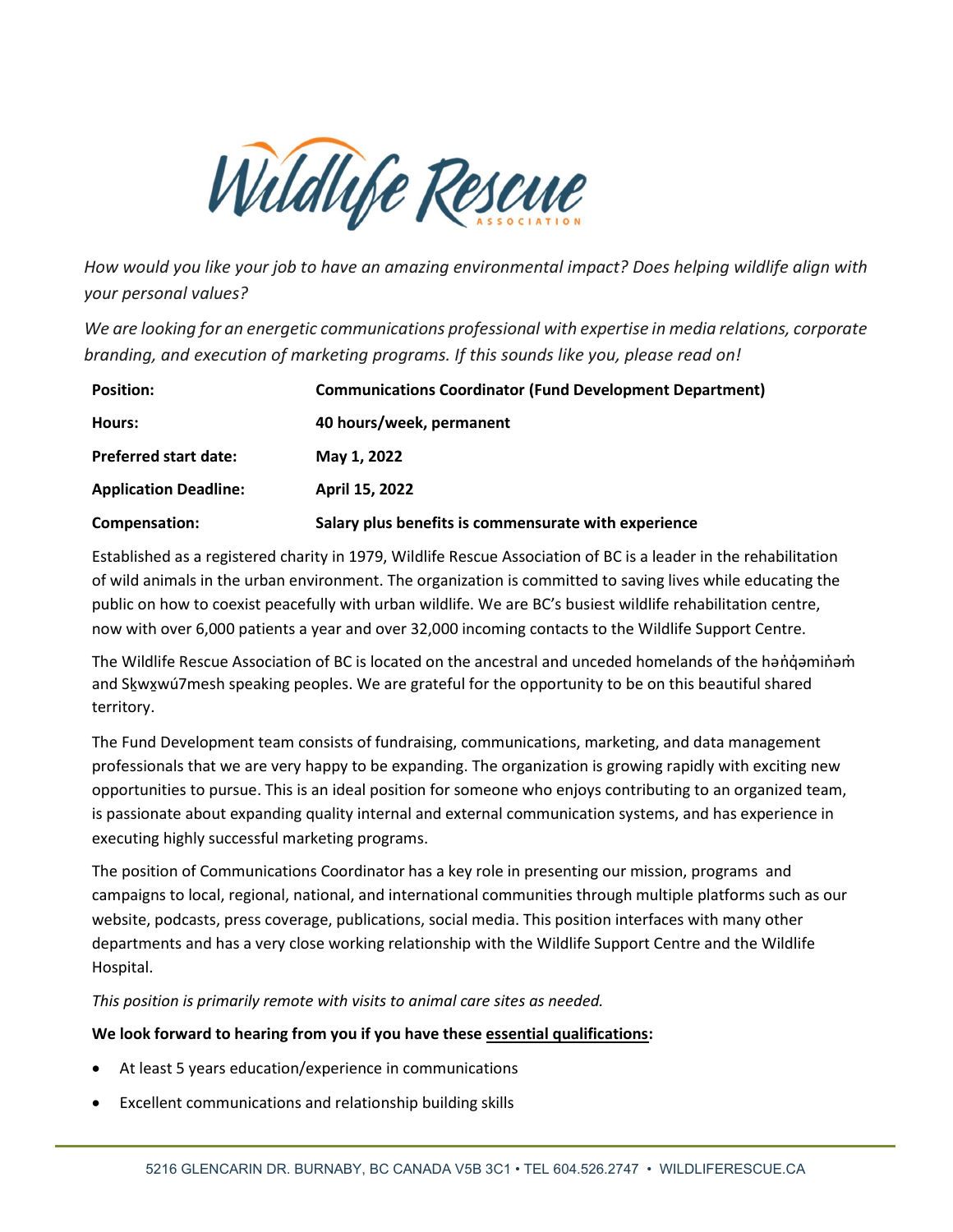- Advanced skills in copywriting, editing, and grammar
- Expertise in media relations and building community awareness
- Advanced knowledge of managing social media and online communication platforms
- Strong organizational and time management skills with attention to detail
- Commitment to self-development and growth
- Excellent leadership skills with ability to inspire coworkers
- Ability to excel in a fast-paced, dynamic team environment
- Ability to easily prioritize tasks and manage multiple deadlines
- Advanced computer skills including analytics expertise
- Ability to work flexibly when urgencies arise

### Our ideal candidate may have some or all of the following skill sets:

- Extensive experience working with email marketing platforms
- Experience specifically with Pardot and Salesforce an asset
- Experience in podcasting and YouTube channel development
- Significant experience with executing marketing projects
- Ability to develop and manage internal organization communication systems
- Has knowledge of data systems and data collection
- Understanding of customer service and call centre operations

### Why should you apply?

- You value working for a cause that has a direct positive effect on the environment
- You respect wildlife and care about human impacts
- You appreciate and want to fully participate in a culture of respect, social intelligence, and appreciation among staff and volunteers
- You enjoy a collaborative and philanthropic work environment with highly dedicated and enthusiastic board members, staff, and volunteers

### Equity, Diversity, and Inclusion

It is WRA's policy to provide equal opportunity for all qualified employees and applicants for employment without regard to race, colour, religion or creed, gender, age, disability, national origin, language, political belief, criminal record, pregnancy, marital status or sexual orientation. Reasonable accommodation will be made for persons with disabilities.

This policy applies to hiring, placement, promotion, termination, layoff, recall, transfer, leaves of absence, compensation and training.